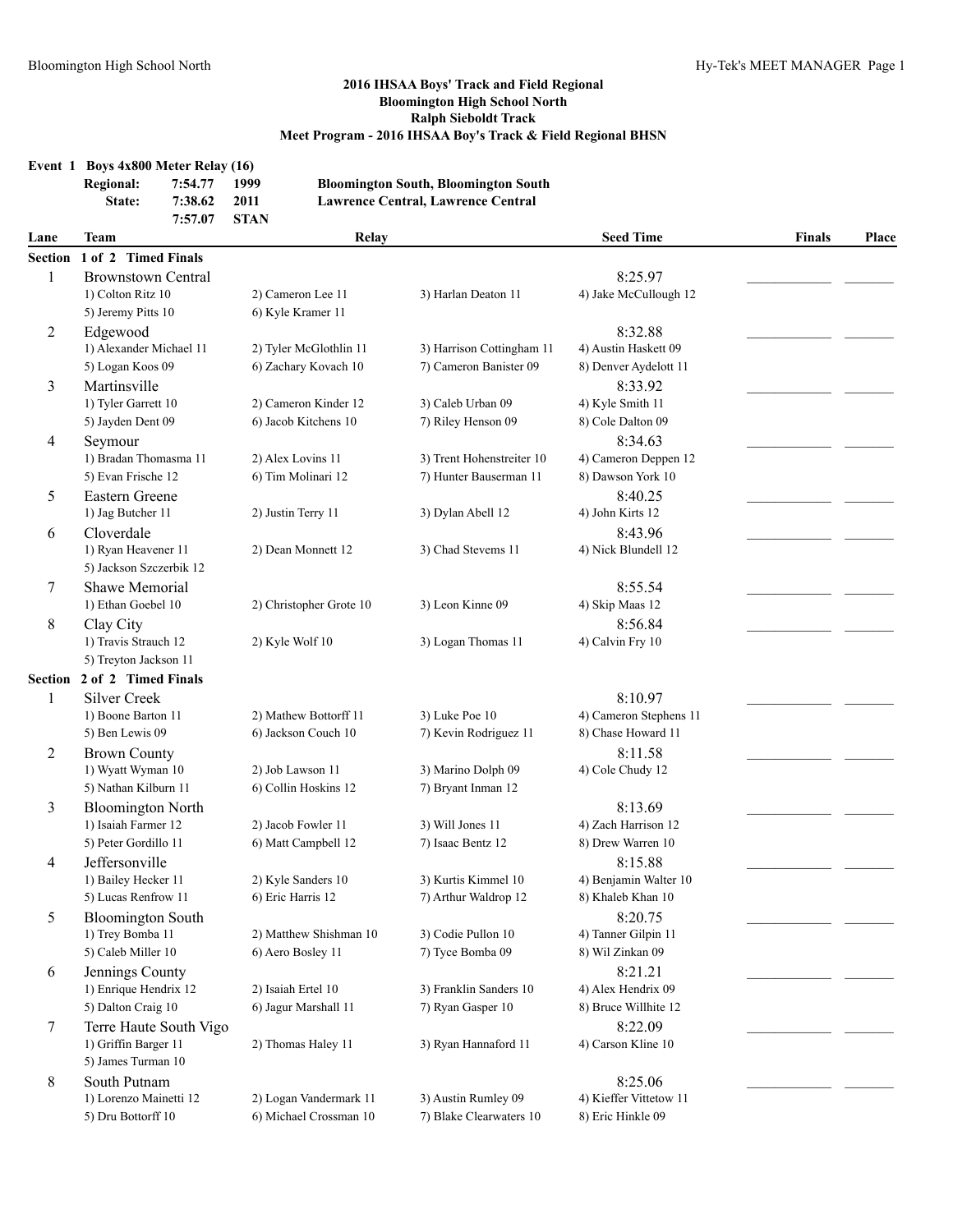#### **Event 2 Boys 100 Meter Dash (16)**

**8 Advance: Top 2 Each Heat plus Next 4 Best Times**

| <b>Regional:</b> | 10.20 | 1981        | Jerome Harrison, Jeffersonville |
|------------------|-------|-------------|---------------------------------|
| <b>State:</b>    | 10.31 | 1981        | Jerome Harrison, Jeffersonville |
|                  | 11.11 | <b>STAN</b> |                                 |

| Lane | Name                  |    | Year School                   | <b>Seed Time</b> | <b>Prelim Time</b> | Place |
|------|-----------------------|----|-------------------------------|------------------|--------------------|-------|
|      | Heat 1 of 2 Prelims   |    |                               |                  |                    |       |
|      | Ethan Ortman          |    | 11 Seymour                    | 11.55            |                    |       |
| 2    | Ethan Linton          |    | 12 Northview                  | 11.48            |                    |       |
| 3    | Daniel Noorlag        | 12 | <b>Riverton Parke</b>         | 11.41            |                    |       |
| 4    | Ethan Roach           | 10 | West Vigo                     | 11.15            |                    |       |
| 5    | Jaylin Johnson        | 11 | Martinsville                  | 11.38            |                    |       |
| 6    | Levi Glass            | 12 | Scottsburg                    | 11.45            |                    |       |
| 7    | Ed Lockwood           | 12 | <b>Bloomington North</b>      | 11.53            |                    |       |
| 8    | Trey Woodward         | 11 | Charlestown                   | 11.71            |                    |       |
|      | Heat 2 of 2 Prelims   |    |                               |                  |                    |       |
|      | Dakota Caton          | 10 | Sullivan                      | 11.61            |                    |       |
| 2    | Clayton Noblitt       | 11 | West Vigo                     | 11.53            |                    |       |
| 3    | Micah Wagner          | 11 | <b>Bedford North Lawrence</b> | 11.41            |                    |       |
| 4    | Greg Daniels          | 11 | Martinsville                  | 11.32            |                    |       |
| 5    | <b>Tyler Meurer</b>   | 11 | Linton-Stockton               | 11.39            |                    |       |
| 6    | Charlie Dieterlen     | 11 | Henryville                    | 11.44            |                    |       |
|      | <b>Trevor Marshek</b> | 12 | Mitchell                      | 11.53            |                    |       |
| 8    | Evan Brishaber        |    | 10 Salem                      | 11.63            |                    |       |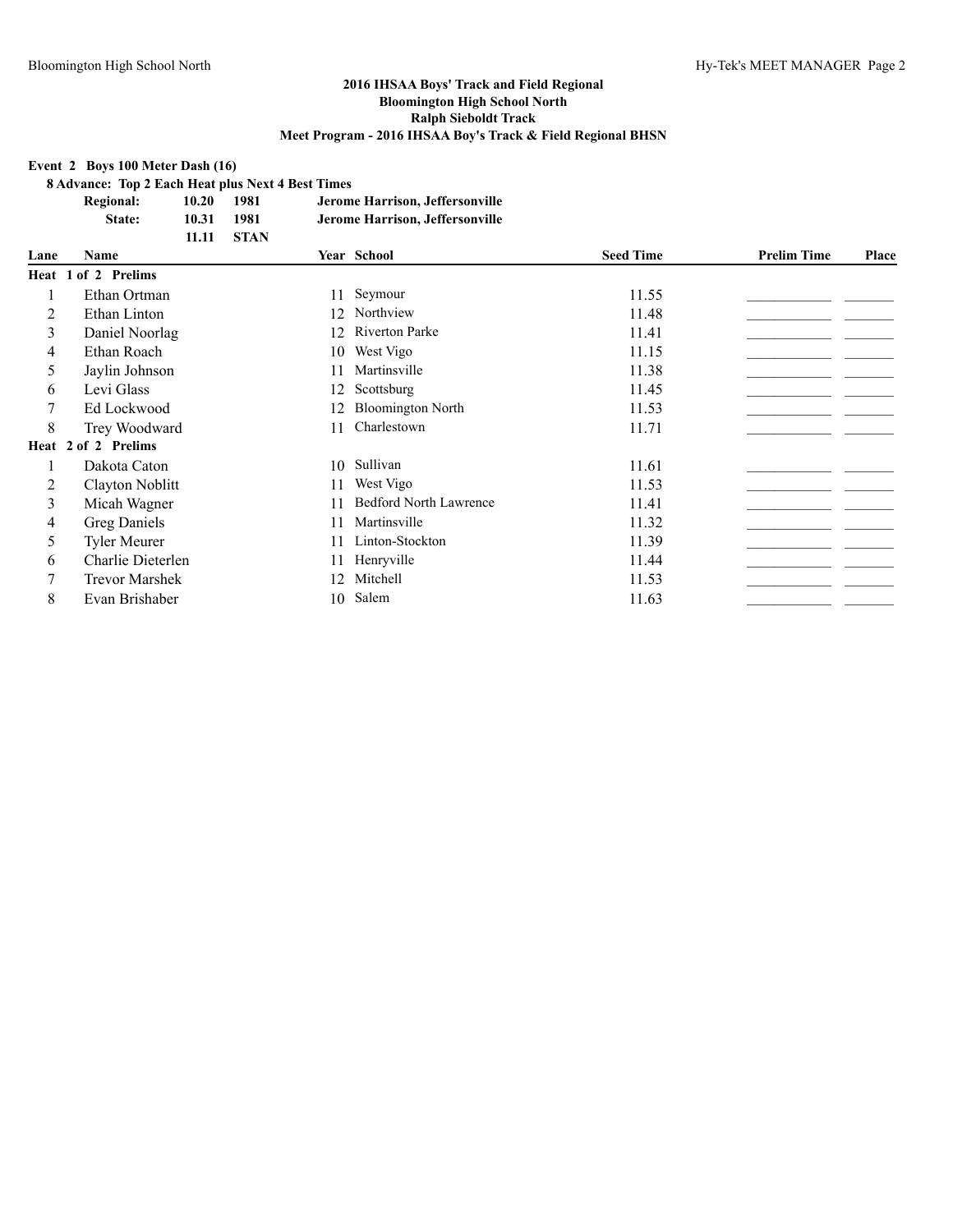#### **Event 3 Boys 110 Meter Hurdles (16)**

**8 Advance: Top 2 Each Heat plus Next 4 Best Times**

| <b>Regional:</b> | 13.80 | 1981        | Ron Lee, Jeffersonville       |
|------------------|-------|-------------|-------------------------------|
| State:           | 13.64 | 1976        | Jerry Hill, Arsenal Technical |
|                  | 14.87 | <b>STAN</b> |                               |

| Lane | Name                  |     | Year School                   | <b>Seed Time</b> | <b>Prelim Time</b> | Place |
|------|-----------------------|-----|-------------------------------|------------------|--------------------|-------|
|      | Heat 1 of 2 Prelims   |     |                               |                  |                    |       |
|      | <b>Brent Price</b>    | 12  | Eastern Greene                | 16.17            |                    |       |
| 2    | Corbin Wrightsman     | 11  | Owen Valley                   | 15.81            |                    |       |
| 3    | Aaron Smiley          | 12  | Jennings County               | 15.55            |                    |       |
| 4    | Kaleb Buddee          |     | <b>Bloomington South</b>      | 15.18            |                    |       |
| 5    | Tyler Kaeff           | 10  | Cloverdale                    | 15.44            |                    |       |
| 6    | Nicholas Smigel       |     | Jeffersonville                | 15.72            |                    |       |
| 7    | Mitch Wurtsmith       | 10  | Charlestown                   | 15.92            |                    |       |
| 8    | Hunter Bowden         | 12  | West Vigo                     | 16.46            |                    |       |
|      | Heat 2 of 2 Prelims   |     |                               |                  |                    |       |
|      | Ian Townsend          | 10  | Owen Valley                   | 16.17            |                    |       |
| 2    | <b>Steven Delaney</b> | 10  | Charlestown                   | 15.85            |                    |       |
| 3    | Justin Sims           | 12. | <b>Bedford North Lawrence</b> | 15.56            |                    |       |
| 4    | Mason Saylor          | 12  | Edgewood                      | 15.16            |                    |       |
| 5    | Tremaine Gonzalez     | 10  | Silver Creek                  | 15.31            |                    |       |
| 6    | Zack Pedersen         | 12  | <b>Bloomington South</b>      | 15.58            |                    |       |
| 7    | Matt McKay            | 11  | Trinity Lutheran              | 16.11            |                    |       |
| 8    | Seth Hills            |     | Terre Haute South Vigo        | 16.43            |                    |       |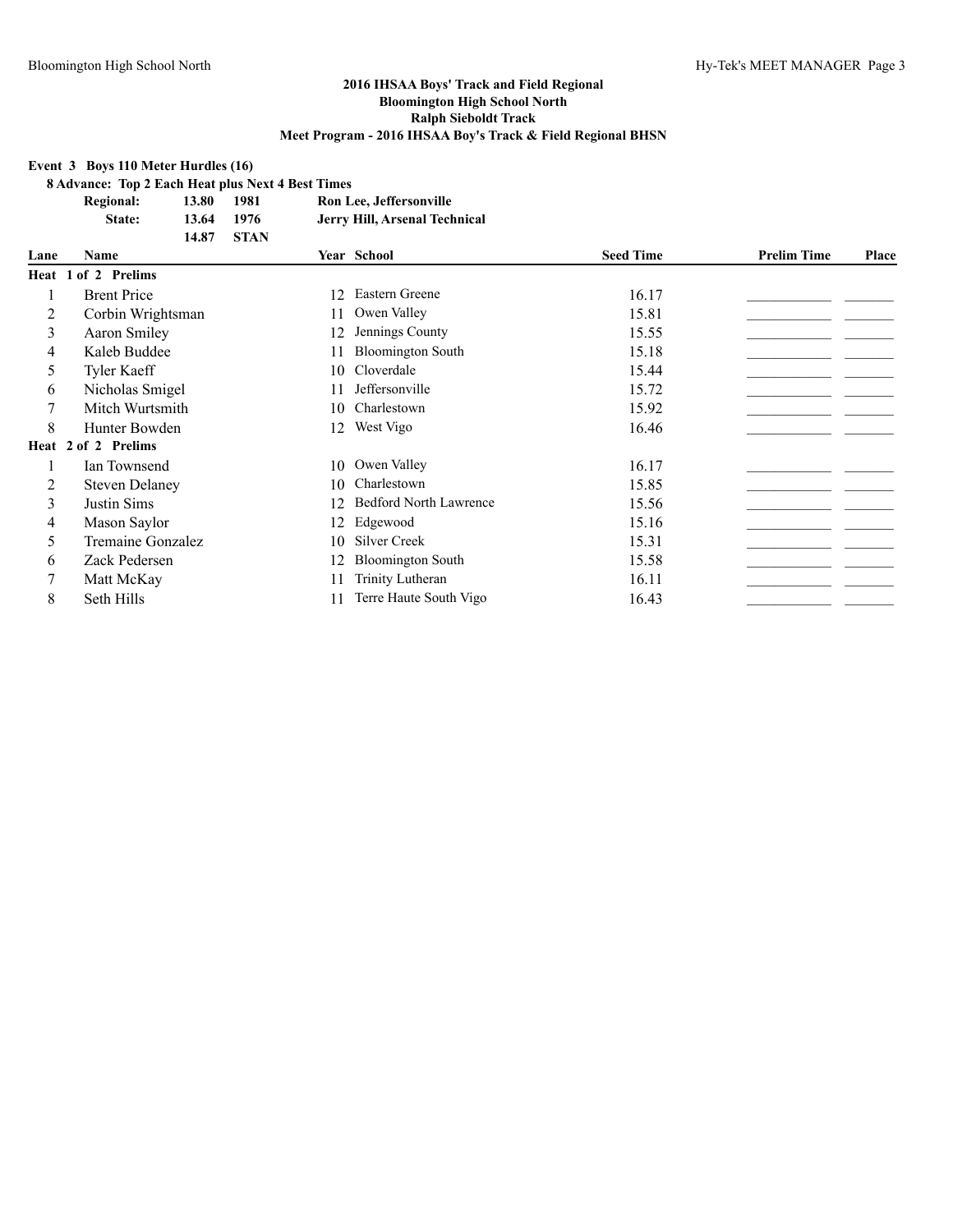#### **Event 4 Boys 200 Meter Dash (16)**

**8 Advance: Top 2 Each Heat plus Next 4 Best Times**

| <b>Regional:</b> | 21.10 | 1981        | Jerome Harrison, Jeffersonville        |
|------------------|-------|-------------|----------------------------------------|
| State:           | 21.10 | 1982        | <b>Jeffrey Patrick, Gary Roosevelt</b> |
|                  | 22.34 | <b>STAN</b> |                                        |

| Lane | <b>Name</b>           |    | Year School              | <b>Seed Time</b> | <b>Prelim Time</b> | Place |
|------|-----------------------|----|--------------------------|------------------|--------------------|-------|
|      | Heat 1 of 2 Prelims   |    |                          |                  |                    |       |
|      | Samuel Bell           |    | 10 North Putnam          | 23.56            |                    |       |
| 2    | Ethan Hill            |    | 10 Edgewood              | 23.31            |                    |       |
| 3    | <b>Trevor Marshek</b> | 12 | Mitchell                 | 23.28            |                    |       |
| 4    | Ethan Roach           | 10 | West Vigo                | 22.59            |                    |       |
| 5    | Eric Tomey            | 11 | Sullivan                 | 23.02            |                    |       |
| 6    | Daniel Noorlag        | 12 | <b>Riverton Parke</b>    | 23.13            |                    |       |
|      | Pierce Evans          | 10 | <b>Bloomington South</b> | 23.47            |                    |       |
| 8    | Isiah Pantiere        | 09 | <b>Springs Valley</b>    | 23.66            |                    |       |
|      | Heat 2 of 2 Prelims   |    |                          |                  |                    |       |
|      | Ethan Ortman          | 11 | Seymour                  | 23.59            |                    |       |
| 2    | Noah Jones            | 12 | Silver Creek             | 23.43            |                    |       |
| 3    | Levi Glass            | 12 | Scottsburg               | 23.25            |                    |       |
| 4    | <b>Bryce Frazier</b>  | 12 | <b>Bloomington North</b> | 22.95            |                    |       |
| 5    | Kobe Sterner          | 10 | <b>Bloomington South</b> | 22.97            |                    |       |
| 6    | David Voils           | 12 | West Vigo                | 23.05            |                    |       |
| 7    | Gary Spence           | 09 | South Vermillion         | 23.48            |                    |       |
| 8    | Charlie Dieterlen     | 11 | Henryville               | 23.61            |                    |       |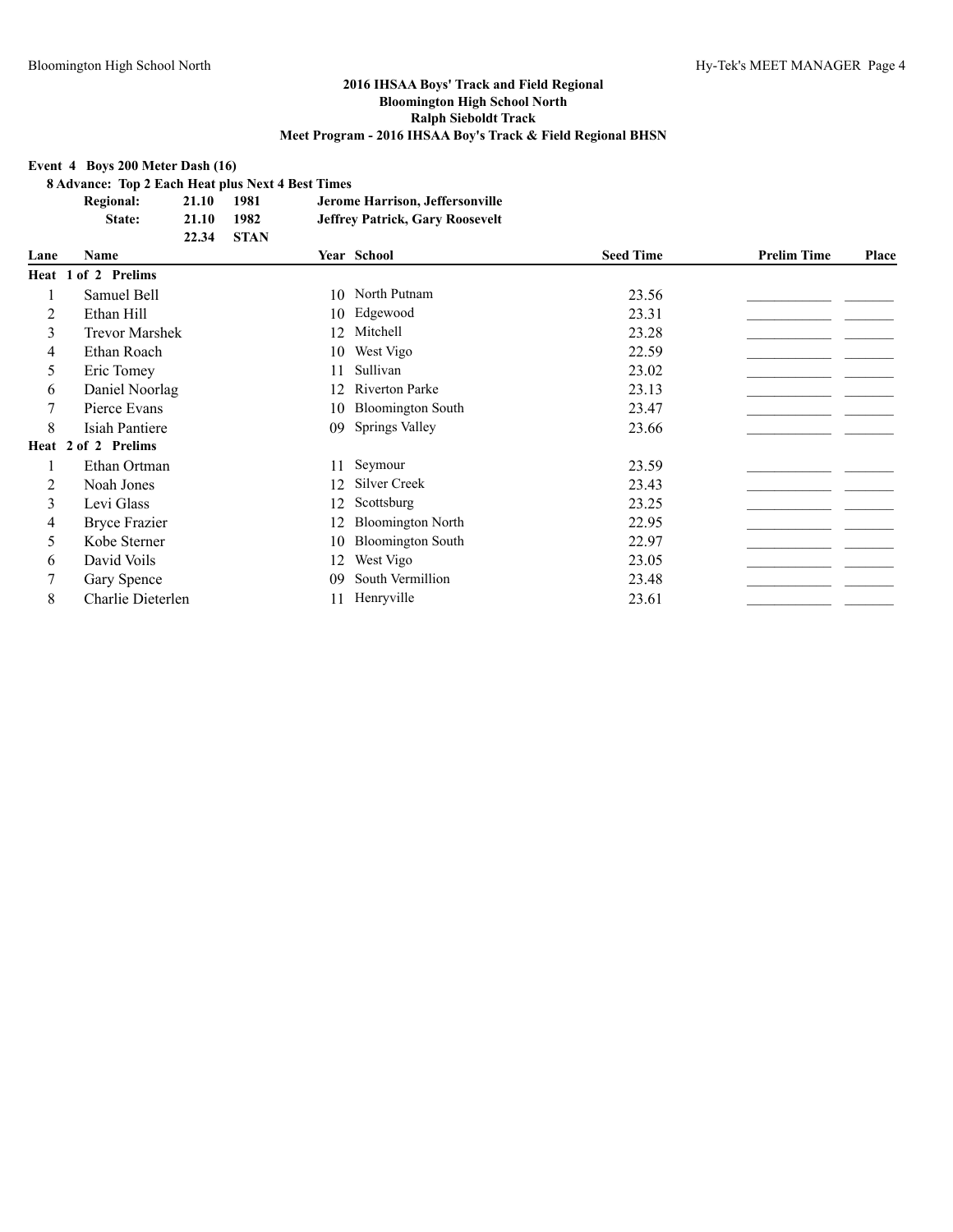### **Event 5 Boys 1600 Meter Run (16)**

|         | Event 5 Boys 1600 Meter Run (16) |         |             |    |                                  |                  |        |       |
|---------|----------------------------------|---------|-------------|----|----------------------------------|------------------|--------|-------|
|         | <b>Regional:</b>                 | 4:11.30 | 1982        |    | Rerry Brahm, Heritage Hills      |                  |        |       |
|         | State:                           | 4:03.00 | 2011        |    | <b>Austin Mudd, Center Grove</b> |                  |        |       |
|         |                                  | 4:17.47 | <b>STAN</b> |    |                                  |                  |        |       |
| Lane    | Name                             |         |             |    | Year School                      | <b>Seed Time</b> | Finals | Place |
| Section | 1 of 1 Timed Finals              |         |             |    |                                  |                  |        |       |
|         | James Turman                     |         |             | 10 | Terre Haute South Vigo           | 4:31.57          |        |       |
| 2       | Cameron Deppen                   |         |             | 12 | Seymour                          | 4:36.80          |        |       |
| 3       | Cole Chudy                       |         |             | 12 | <b>Brown County</b>              | 4:22.74          |        |       |
| 4       | Evan Franklin                    |         |             | 12 | <b>Bloomington South</b>         | 4:24.38          |        |       |
| 5.      | Drew Warren                      |         |             | 10 | <b>Bloomington North</b>         | 4:30.22          |        |       |
| 6       | Clay Reynolds                    |         |             | 12 | Shakamak                         | 4:30.30          |        |       |
|         | Enrique Hendrix                  |         |             | 12 | Jennings County                  | 4:37.60          |        |       |
| 8       | <b>Brady Page</b>                |         |             | 11 | West Vigo                        | 4:39.01          |        |       |
| 9       | Hunter Bauserman                 |         |             | 11 | Seymour                          | 4:40.00          |        |       |
| 10      | Franklin Sanders                 |         |             | 10 | Jennings County                  | 4:41.60          |        |       |
| 11      | Andrew Jr Davis                  |         |             | 12 | White River Valley               | 4:42.00          |        |       |
| 12      | Ian Shaw                         |         |             | 09 | <b>Bloomington South</b>         | 4:42.48          |        |       |
| 13      | Ryan Hannaford                   |         |             | 11 | Terre Haute South Vigo           | 4:44.47          |        |       |
| 14      | Lucas VanMeter                   |         |             | 11 | Henryville                       | 4:49.65          |        |       |
| 15      | <b>Bradley Winston</b>           |         |             | 09 | Southwestern (Hanover)           | 4:50.99          |        |       |
| 16      | William Buysman                  |         |             | 11 | Henryville                       | 4:53.66          |        |       |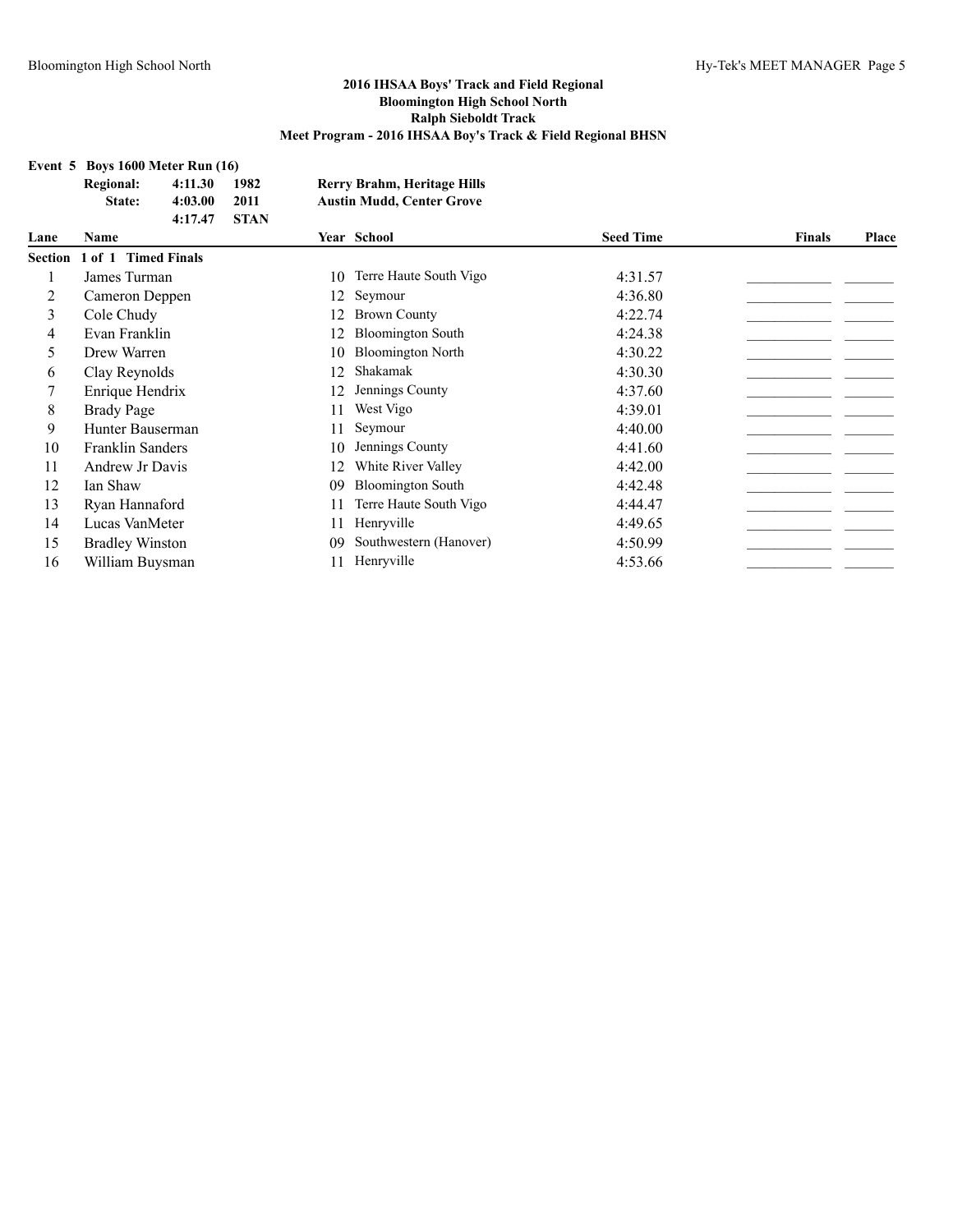|                | <b>Regional:</b><br>State: | 41.50<br>41.02<br>42.55 | 1981<br>1982<br><b>STAN</b> |                         | Jeffersonville, Jeffersonville<br><b>Gary Roosevelt, Gary Roosevelt</b> |                       |               |       |
|----------------|----------------------------|-------------------------|-----------------------------|-------------------------|-------------------------------------------------------------------------|-----------------------|---------------|-------|
| Lane           | Team                       |                         |                             | Relay                   |                                                                         | <b>Seed Time</b>      | <b>Finals</b> | Place |
| Section        | 1 of 2 Timed Finals        |                         |                             |                         |                                                                         |                       |               |       |
| 1              | Owen Valley                |                         |                             |                         |                                                                         | 45.58                 |               |       |
|                | 1) Ian Townsend 10         |                         |                             | 2) Daniel Burkett 10    | 3) Caleb Summerlot 12                                                   | 4) Ethan Wade 12      |               |       |
|                | 5) Caleb Wade 12           |                         |                             | 6) Chase LaCoursiere 10 | 7) Corbin Wrightsman 11                                                 |                       |               |       |
| 2              | Jeffersonville             |                         |                             |                         |                                                                         | 45.07                 |               |       |
|                | 1) Noah Davis 09           |                         |                             | 2) Tyrone Henry 12      | 3) Anthony Malone 11                                                    | 4) Jeremiah Watson 09 |               |       |
|                | 5) Isaiah Blanton 12       |                         |                             | 6) Nick Hammonds 10     | 7) Mark Sutton 12                                                       | 8) Jacoby Haynes 10   |               |       |
| 3              | Sullivan                   |                         |                             |                         |                                                                         | 45.01                 |               |       |
|                | 1) Dakota Caton 10         |                         |                             | 2) Luke Spurlock 12     | 3) Trey Powell 11                                                       | 4) Eric Tomey 11      |               |       |
|                | 5) Zane Conner 11          |                         |                             |                         |                                                                         |                       |               |       |
| $\overline{4}$ | Mitchell                   |                         |                             |                         |                                                                         | 44.67                 |               |       |
|                | 1) Brayden Davis 11        |                         |                             | 2) James Courtright 12  | 3) Chaz Luttrell 12                                                     | 4) Trevor Marshek 12  |               |       |
|                | 5) Dalton Clark 09         |                         |                             |                         |                                                                         |                       |               |       |
| 5              | <b>Silver Creek</b>        |                         |                             |                         |                                                                         | 44.70                 |               |       |
|                | 1) Iseis Lukes 10          |                         | 2) Jacob Graf 09            |                         | 3) Bradon Hoffman 10                                                    | 4) Noah Jones 12      |               |       |
|                | 5) Dalton Collins 12       |                         |                             | 6) Zach Mitchell 11     | 7) Jake Reas 11                                                         | 8) Kevin Rodriguez 11 |               |       |
| 6              | Charlestown                |                         |                             |                         |                                                                         | 44.76                 |               |       |
|                | 1) Mitch Wurtsmith 10      |                         |                             | 2) Brendan Lawler 11    | 3) Andrew Shaw 12                                                       | 4) Trey Woodward 11   |               |       |
|                | 5) Amado Gomez 11          |                         |                             |                         |                                                                         |                       |               |       |
| 7              | Edgewood                   |                         |                             |                         |                                                                         | 45.23                 |               |       |
|                | 1) Luke Stillions 11       |                         |                             | 2) Cole Hall 10         | 3) Ethan Hill 10                                                        | 4) Mason Saylor 12    |               |       |
|                | 5) Mark Crites 12          |                         |                             | 6) Jacob Merriman 09    | 7) Ryan Hiatt 10                                                        | 8) Nathan Bolin 09    |               |       |
| 8              | Springs Valley             |                         |                             |                         |                                                                         | 46.04                 |               |       |
|                | 1) Isiah Pantiere 09       |                         |                             | 2) Kolbe Lowe 09        | 3) Wyatt Purkhiser 10                                                   | 4) Obrien Selby 11    |               |       |
|                | 5) Raheem Bell 10          |                         |                             | 6) Justin Johnson 10    | 7) Trenton McElfresh 10                                                 |                       |               |       |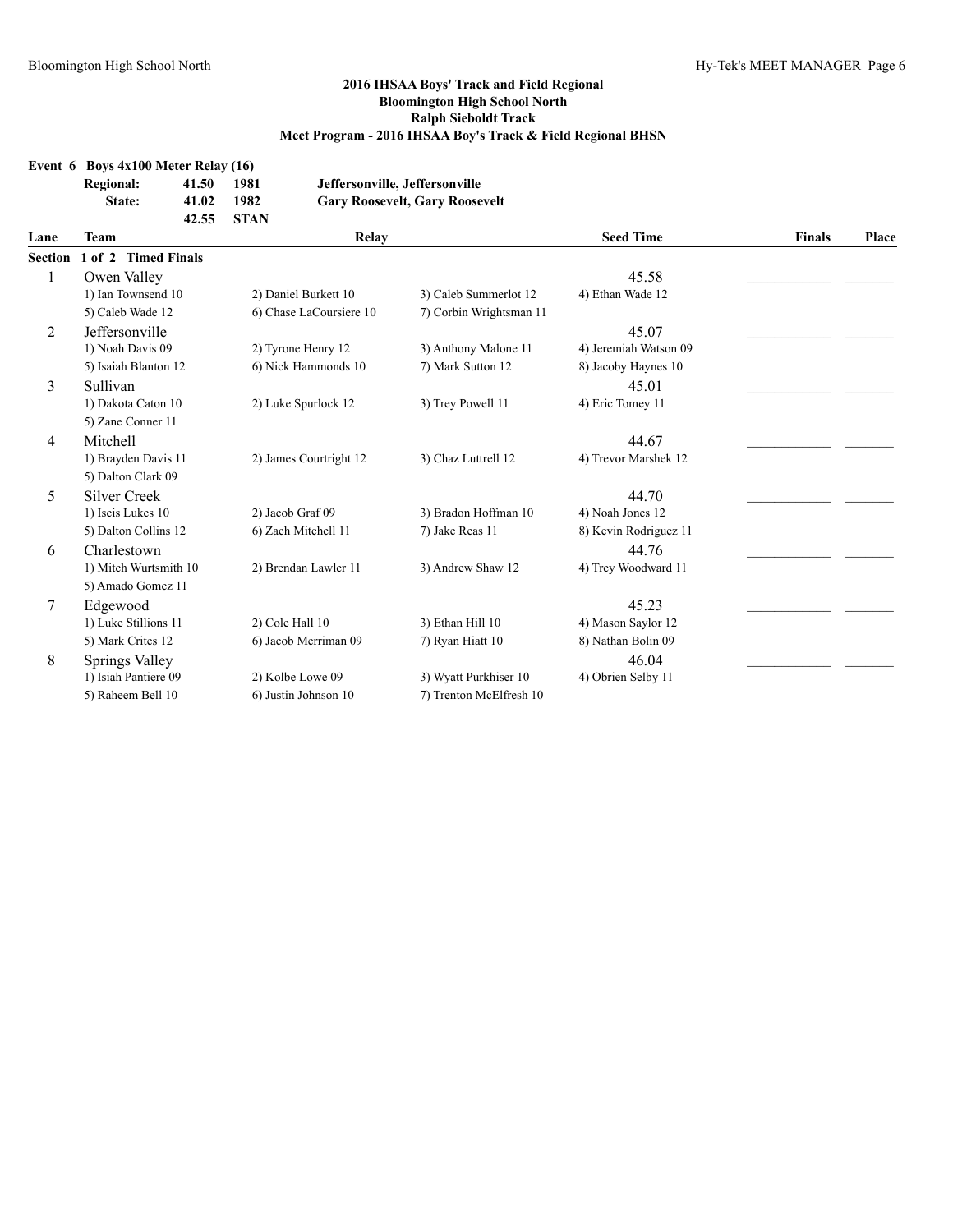### **Section 2 of 2 Timed Finals...(Event 6 Boys 4x100 Meter Relay (16))**

|   | <b>Bloomington North</b>      |                        |                           | 44.63                |  |
|---|-------------------------------|------------------------|---------------------------|----------------------|--|
|   | 1) Matt Ambrosio 11           | 2) Isaiah Knight 09    | 3) Elijah Ligue 09        | 4) Ed Lockwood 12    |  |
|   | 5) Malik Laffoon 12           | 6) Curtis Howard 09    | 7) Gerrit Heitink 12      | 8) Graham Walters 09 |  |
| 2 | Northview                     |                        |                           | 44.51                |  |
|   | 1) Liam Jones 12              | 2) Ben Girton 12       | 3) Tucker Stewart 12      | 4) Ethan Linton 12   |  |
|   | 5) Gaidj Evans 12             | 6) Hunter Ragan 12     | 7) Mj Shelton 09          | 8) Jarred Guidry 10  |  |
| 3 | Seymour                       |                        |                           | 44.41                |  |
|   | 1) Austin Hatfield 12         | 2) Gavin Blanton 11    | 3) Evens Cribs 11         | 4) Ethan Ortman 11   |  |
|   | 5) Jackson Morris 11          | 6) Chris Knight 12     | 7) Seth Ragon 11          | 8) Austin White 11   |  |
| 4 | <b>Bedford North Lawrence</b> |                        |                           | 43.56                |  |
|   | 1) Isaac Kuehn 12             | 2) Alex Adams 12       | 3) Garrett Flinn 12       | 4) Micah Wagner 11   |  |
|   | 5) Evan Baker 10              | 6) James Ford 12       |                           |                      |  |
| 5 | Martinsville                  |                        |                           | 43.64                |  |
|   | 1) Nick Almond 12             | 2) Greg Daniels 11     | 3) Colton Tribby 11       | 4) Jaylin Johnson 11 |  |
|   | 5) Garrett Miles 09           | 6) Landon O'Hair 09    | 7) Noah Christofferson 11 |                      |  |
| 6 | West Vigo                     |                        |                           | 43.70                |  |
|   | 1) Clayton Noblitt 11         | 2) David Voils 12      | 3) Tyler Kernstein 11     | 4) Ethan Roach 10    |  |
|   | 5) Hunter Bowden 12           | 6) Brandon Rollings 12 | 7) Jordan Easter 11       |                      |  |
| 7 | <b>Bloomington South</b>      |                        |                           | 44.61                |  |
|   | 1) Taran Tavares 11           | 2) Pierce Evans 10     | 3) TaRell Perine 11       | 4) Kobe Sterner 10   |  |
|   | 5) Max Leininger 10           | 6) Zack Pedersen 12    | 7) Kaleb Buddee 11        | 8) Alec Tourner 12   |  |
| 8 | Terre Haute South Vigo        |                        |                           | 44.65                |  |
|   | 1) Harold Chambers 12         | 2) Kristopher Gess 12  | 3) Corey Hayne 11         | 4) Seth Hills 11     |  |
|   | 5) JaLouis Holland 10         | 6) Damon Shaw 09       |                           |                      |  |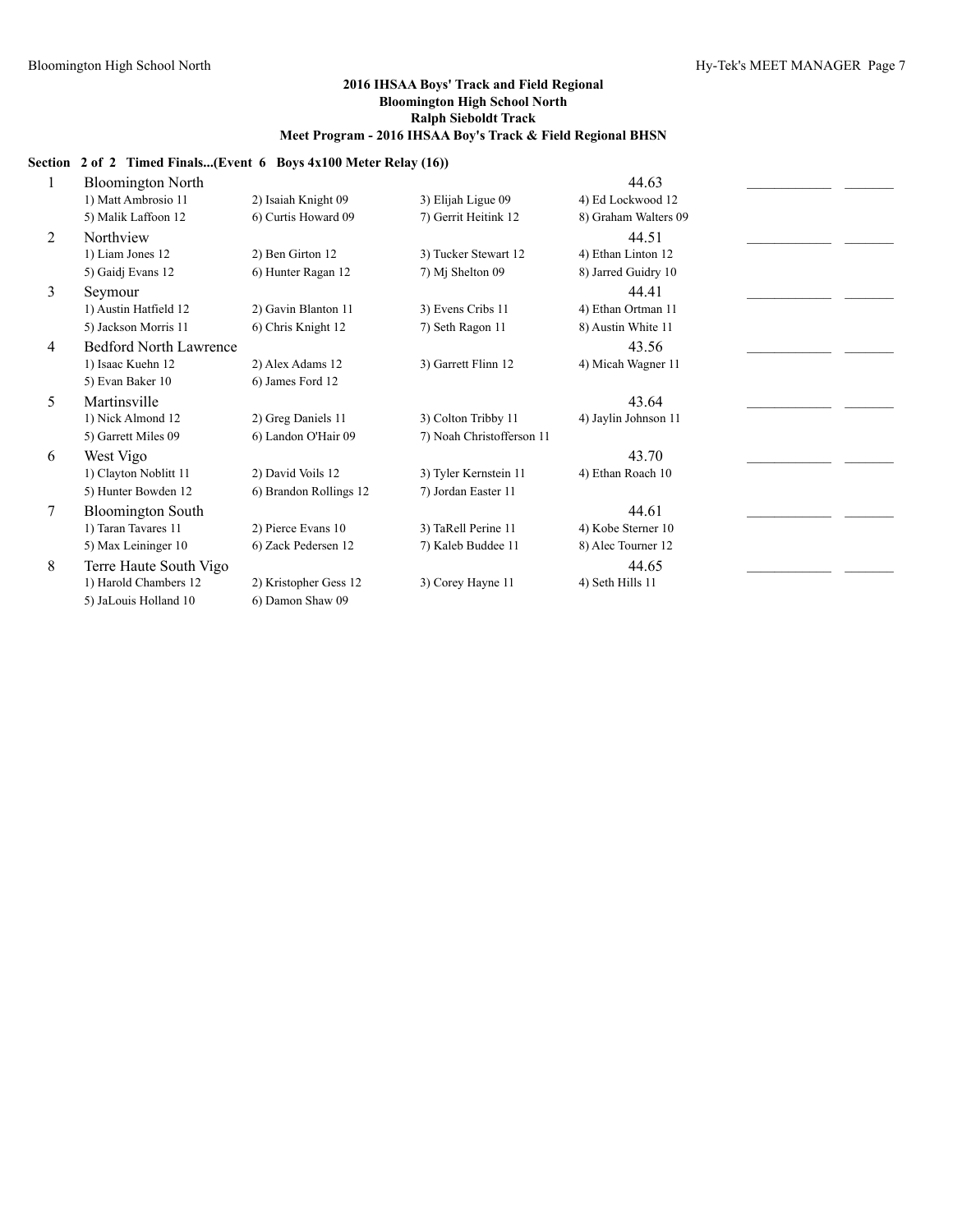#### **2016 IHSAA Boys' Track and Field Regional Bloomington High School North Ralph Sieboldt Track Meet Program - 2016 IHSAA Boy's Track & Field Regional BHSN**

|                | Event 7 Boys 400 Meter Dash (16) |       |             |    |                                       |                  |               |       |
|----------------|----------------------------------|-------|-------------|----|---------------------------------------|------------------|---------------|-------|
|                | <b>Regional:</b>                 | 47.20 | 1983        |    | <b>Victor Brown, Evansville Reitz</b> |                  |               |       |
|                | State:                           | 46.99 | 2002        |    | <b>David Neville, Merrillville</b>    |                  |               |       |
|                |                                  | 49.37 | <b>STAN</b> |    |                                       |                  |               |       |
| Lane           | <b>Name</b>                      |       |             |    | Year School                           | <b>Seed Time</b> | <b>Finals</b> | Place |
| <b>Section</b> | 1 of 2 Timed Finals              |       |             |    |                                       |                  |               |       |
|                | Denver Aydelott                  |       |             | 11 | Edgewood                              | 53.29            |               |       |
| 2              | Dalton Collins                   |       |             | 12 | <b>Silver Creek</b>                   | 53.08            |               |       |
| 3              | Ethan Christy                    |       |             | 10 | North Putnam                          | 53.06            |               |       |
| 4              | Konner Logan                     |       |             | 12 | Jennings County                       | 52.46            |               |       |
| 5              | <b>Keaton Butts</b>              |       |             | 09 | Northview                             | 52.68            |               |       |
| 6              | Alex Stadler                     |       |             | 11 | Terre Haute South Vigo                | 52.69            |               |       |
|                | Ryan Heavener                    |       |             | 11 | Cloverdale                            | 53.13            |               |       |
| 8              | <b>Tyrone Henry</b>              |       |             | 12 | Jeffersonville                        | 53.63            |               |       |
| <b>Section</b> | 2 of 2 Timed Finals              |       |             |    |                                       |                  |               |       |
| 1              | Casey Hancock                    |       |             | 11 | Owen Valley                           | 52.30            |               |       |
| 2              | Alex Adams                       |       |             | 12 | <b>Bedford North Lawrence</b>         | 52.22            |               |       |
| 3              | Chris Davis                      |       |             | 12 | <b>Bloomington South</b>              | 51.43            |               |       |
| 4              | Bryce Frazier                    |       |             | 12 | <b>Bloomington North</b>              | 50.66            |               |       |
| 5              | Dylan Price                      |       |             | 11 | Terre Haute South Vigo                | 50.80            |               |       |
| 6              | <b>Austin Parkes</b>             |       |             | 12 | Mitchell                              | 50.91            |               |       |
|                | Kem Forvil                       |       |             | 12 | Seymour                               | 52.23            |               |       |
| 8              | Josiah Lawson                    |       |             | 12 | Southwestern (Hanover)                | 52.31            |               |       |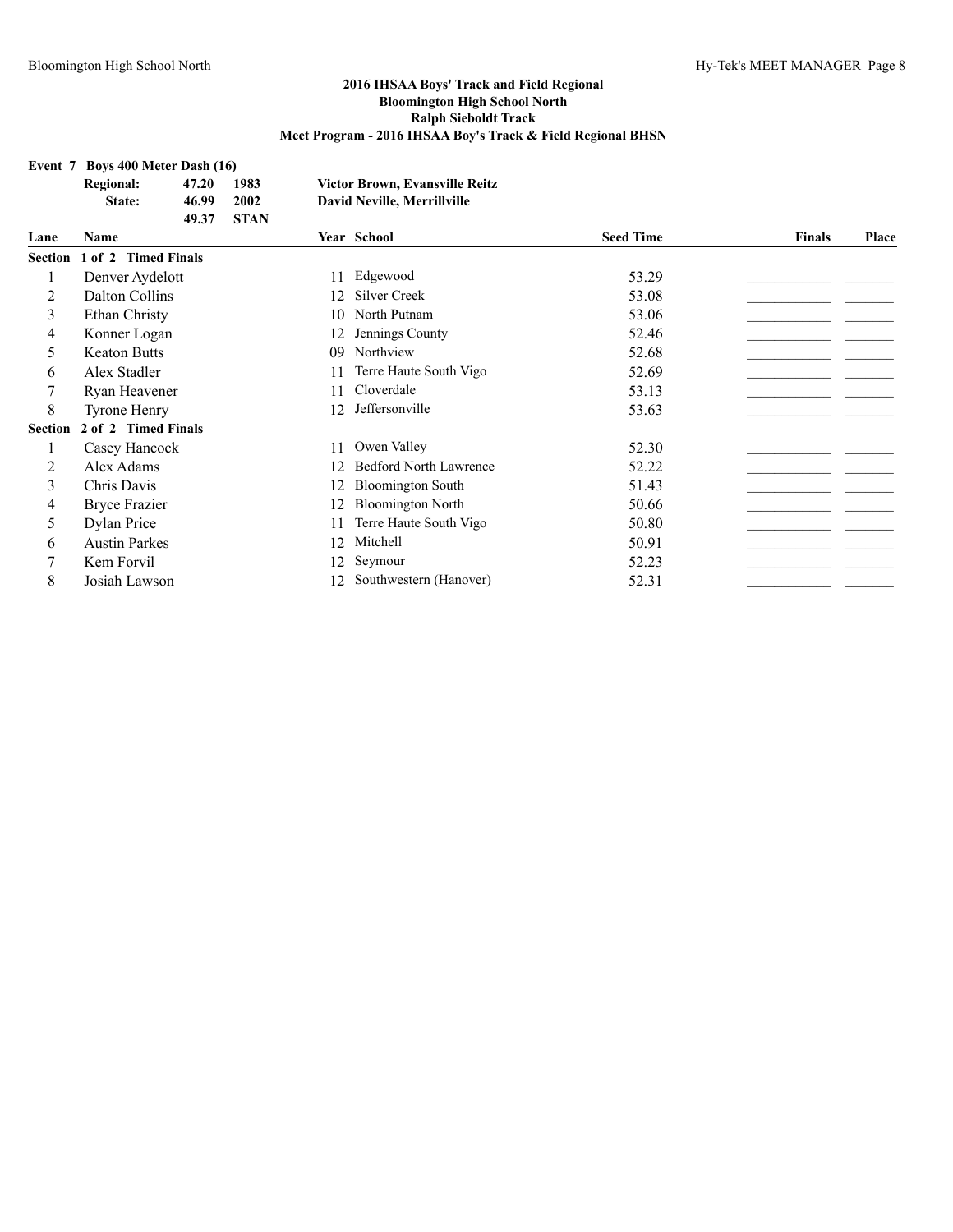# **Event 8 Boys 300 Meter Hurdles (16)**<br>Regional: 37.49 2010

|                | <b>Regional:</b>      | 37.49               | 2010        |    | <b>Max Tuttle, Bloomington North</b>    |                  |               |       |
|----------------|-----------------------|---------------------|-------------|----|-----------------------------------------|------------------|---------------|-------|
|                | State:                | 36.26               | 2007        |    | <b>Bryce Brown, Evansville Harrison</b> |                  |               |       |
| Lane           | <b>Name</b>           | 38.82               | <b>STAN</b> |    | Year School                             | <b>Seed Time</b> | <b>Finals</b> | Place |
| <b>Section</b> | $1$ of $2$            | <b>Timed Finals</b> |             |    |                                         |                  |               |       |
| 1              | Jacob Weir            |                     |             | 12 | West Vigo                               | 42.53            |               |       |
| 2              | Hunter Bowden         |                     |             | 12 | West Vigo                               | 42.39            |               |       |
| 3              | Zack Pedersen         |                     |             | 12 | <b>Bloomington South</b>                | 42.37            |               |       |
| 4              | <b>Steven Delaney</b> |                     |             | 10 | Charlestown                             | 42.08            |               |       |
| 5              | Jacob Janek           |                     |             | 12 | Henryville                              | 42.20            |               |       |
| 6              | Seth Hills            |                     |             |    | Terre Haute South Vigo                  | 42.31            |               |       |
| 7              | Quinton Hayes         |                     |             | 12 | Northview                               | 42.41            |               |       |
| 8              | Logan Cooper          |                     |             | 11 | <b>Bedford North Lawrence</b>           | 42.69            |               |       |
| <b>Section</b> | 2 of 2 Timed Finals   |                     |             |    |                                         |                  |               |       |
|                | <b>Matt Cornett</b>   |                     |             | 12 | Jennings County                         | 41.77            |               |       |
| 2              | Mason Saylor          |                     |             | 12 | Edgewood                                | 41.39            |               |       |
| 3              | Tremaine Gonzalez     |                     |             | 10 | Silver Creek                            | 41.32            |               |       |
| 4              | Kaleb Buddee          |                     |             | 11 | <b>Bloomington South</b>                | 40.25            |               |       |
| 5              | <b>Tyler Kaeff</b>    |                     |             | 10 | Cloverdale                              | 40.76            |               |       |
| 6              | <b>Jaxton Smith</b>   |                     |             | 12 | Orleans                                 | 40.85            |               |       |
| 7              | Nick Hammonds         |                     |             | 10 | Jeffersonville                          | 41.51            |               |       |
| 8              | Nicholas Smigel       |                     |             | 11 | Jeffersonville                          | 42.05            |               |       |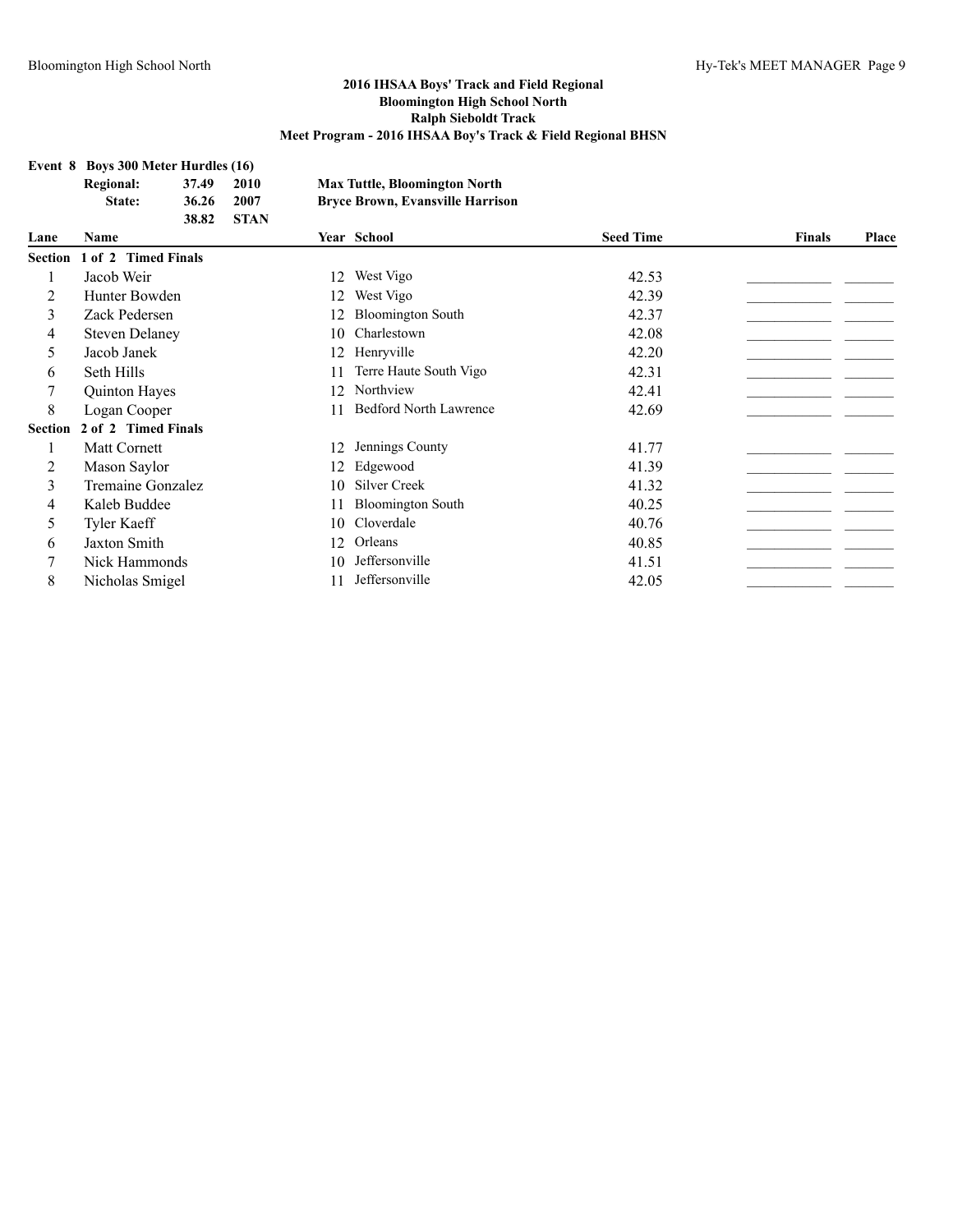#### **Event 9 Boys 800 Meter Run (16)**

|         | <b>Regional:</b><br>State: | 1:53.31<br>1:49.25<br>1:55.36 | 2010<br>2011<br><b>STAN</b> |    | <b>Jason Waterman, Bloomington North</b><br><b>Austin Mudd, Center Grove</b> |                  |               |       |
|---------|----------------------------|-------------------------------|-----------------------------|----|------------------------------------------------------------------------------|------------------|---------------|-------|
| Lane    | <b>Name</b>                |                               |                             |    | Year School                                                                  | <b>Seed Time</b> | <b>Finals</b> | Place |
| Section | 1 of 1 Timed Finals        |                               |                             |    |                                                                              |                  |               |       |
| $1-1A$  | Isaac Bentz                |                               |                             | 12 | <b>Bloomington North</b>                                                     | 1:58.47          |               |       |
| $5-1B$  | Mathew Bottorff            |                               |                             |    | Silver Creek                                                                 | 2:02.76          |               |       |
| $9-1C$  | <b>Austin Elliott</b>      |                               |                             |    | Owen Valley                                                                  | 2:03.84          |               |       |
| $13-1D$ | Lorenzo Mainetti           |                               |                             | 12 | South Putnam                                                                 | 2:06.05          |               |       |
| $2-2A$  | Cole Chudy                 |                               |                             | 12 | <b>Brown County</b>                                                          | 1:59.71          |               |       |
| $6-2B$  | <b>Tyler Garrett</b>       |                               |                             | 10 | Martinsville                                                                 | 2:02.81          |               |       |
| $10-2C$ | Luke Tincher               |                               |                             |    | Orleans                                                                      | 2:04.25          |               |       |
| $14-2D$ | <b>Bailey Hecker</b>       |                               |                             |    | Jeffersonville                                                               | 2:06.06          |               |       |
| $3-3A$  | Luke Vandeventer           |                               |                             |    | Bloomfield                                                                   | 2:00.64          |               |       |
| $7-3B$  | Carson Kline               |                               |                             | 10 | Terre Haute South Vigo                                                       | 2:02.85          |               |       |
| $11-3C$ | Jake McCullough            |                               |                             |    | <b>Brownstown Central</b>                                                    | 2:04.31          |               |       |
| $15-3D$ | Aidan Wheeler              |                               |                             | 12 | Mitchell                                                                     | 2:06.16          |               |       |
| $4-4A$  | Nick Blundell              |                               |                             | 12 | Cloverdale                                                                   | 2:01.41          |               |       |
| $8-4B$  | Thomas Haley               |                               |                             |    | Terre Haute South Vigo                                                       | 2:03.36          |               |       |
| $12-4C$ | Collin Zollman             |                               |                             | 12 | Scottsburg                                                                   | 2:04.74          |               |       |
| $16-4D$ | Janzen Franklin            |                               |                             |    | Linton-Stockton                                                              | 2:06.26          |               |       |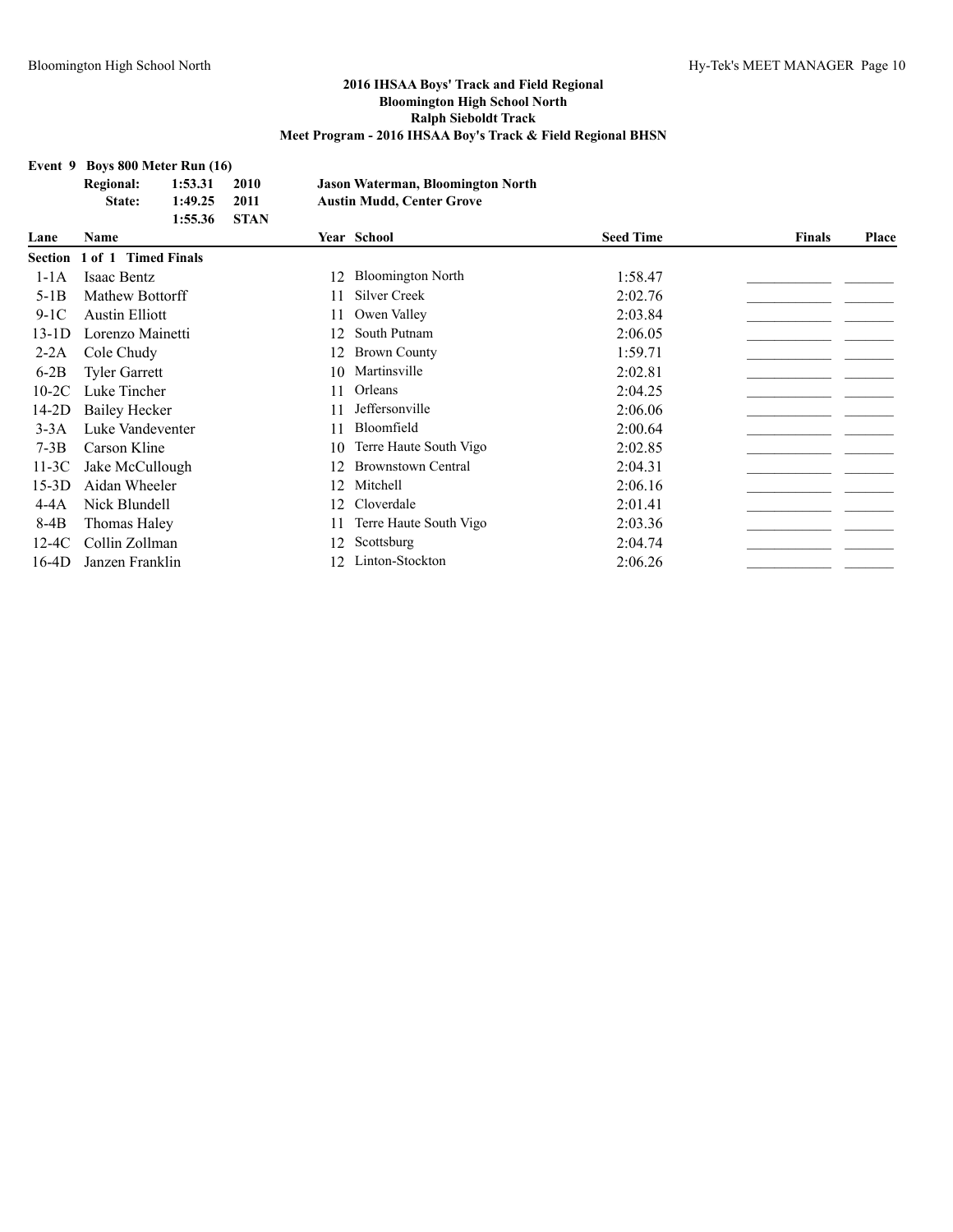#### **Event 10 Boys 3200 Meter Run (16)**

|                | EVENT TO BOVS 3200 METER RUN (10) |                     |             |    |                                       |                  |        |       |
|----------------|-----------------------------------|---------------------|-------------|----|---------------------------------------|------------------|--------|-------|
|                | <b>Regional:</b>                  | 9:06.00             | 1981        |    | Dave Williams, Evansville North       |                  |        |       |
|                | State:                            | 8:51.15             | 2012        |    | <b>Fatsum Zienasellassie, Hammond</b> |                  |        |       |
|                |                                   | 9:17.52             | <b>STAN</b> |    |                                       |                  |        |       |
| Lane           | Name                              |                     |             |    | Year School                           | <b>Seed Time</b> | Finals | Place |
| <b>Section</b> | $1$ of $1$                        | <b>Timed Finals</b> |             |    |                                       |                  |        |       |
|                | Drew Warren                       |                     |             | 10 | <b>Bloomington North</b>              | 9:52.76          |        |       |
| 2              | Kieffer Vittetow                  |                     |             | 11 | South Putnam                          | 9:59.05          |        |       |
| 3              | Cam Trout                         |                     |             | 12 | Northview                             | 9:38.24          |        |       |
| 4              | Evan Franklin                     |                     |             |    | <b>Bloomington South</b>              | 9:41.97          |        |       |
| 5              | John Kirts                        |                     |             | 12 | Eastern Greene                        | 9:43.22          |        |       |
| 6              | Griffin Barger                    |                     |             | 11 | Terre Haute South Vigo                | 9:46.51          |        |       |
|                | Matt Campbell                     |                     |             | 12 | <b>Bloomington North</b>              | 9:59.77          |        |       |
| 8              | <b>Austin Haskett</b>             |                     |             | 09 | Edgewood                              | 10:01.75         |        |       |
| 9              | Wyatt Wyman                       |                     |             | 10 | <b>Brown County</b>                   | 10:05.09         |        |       |
| 10             | AJ Goecker                        |                     |             | 09 | Trinity Lutheran                      | 10:07.64         |        |       |
| 11             | Brayden Vincent                   |                     |             | 11 | Terre Haute South Vigo                | 10:07.86         |        |       |
| 12             | Jacob Voss                        |                     |             | 10 | Seymour                               | 10:13.49         |        |       |
| 13             | Cameron Stephens                  |                     |             | 11 | <b>Silver Creek</b>                   | 10:14.91         |        |       |
| 14             | Boone Barton                      |                     |             | 11 | <b>Silver Creek</b>                   | 10:21.38         |        |       |
| 15             | Kyle Sanders                      |                     |             | 10 | Jeffersonville                        | 10:22.02         |        |       |
| 16             | Treydon Pemberton                 |                     |             |    | <b>Bedford North Lawrence</b>         | 10:38.93         |        |       |
|                |                                   |                     |             |    |                                       |                  |        |       |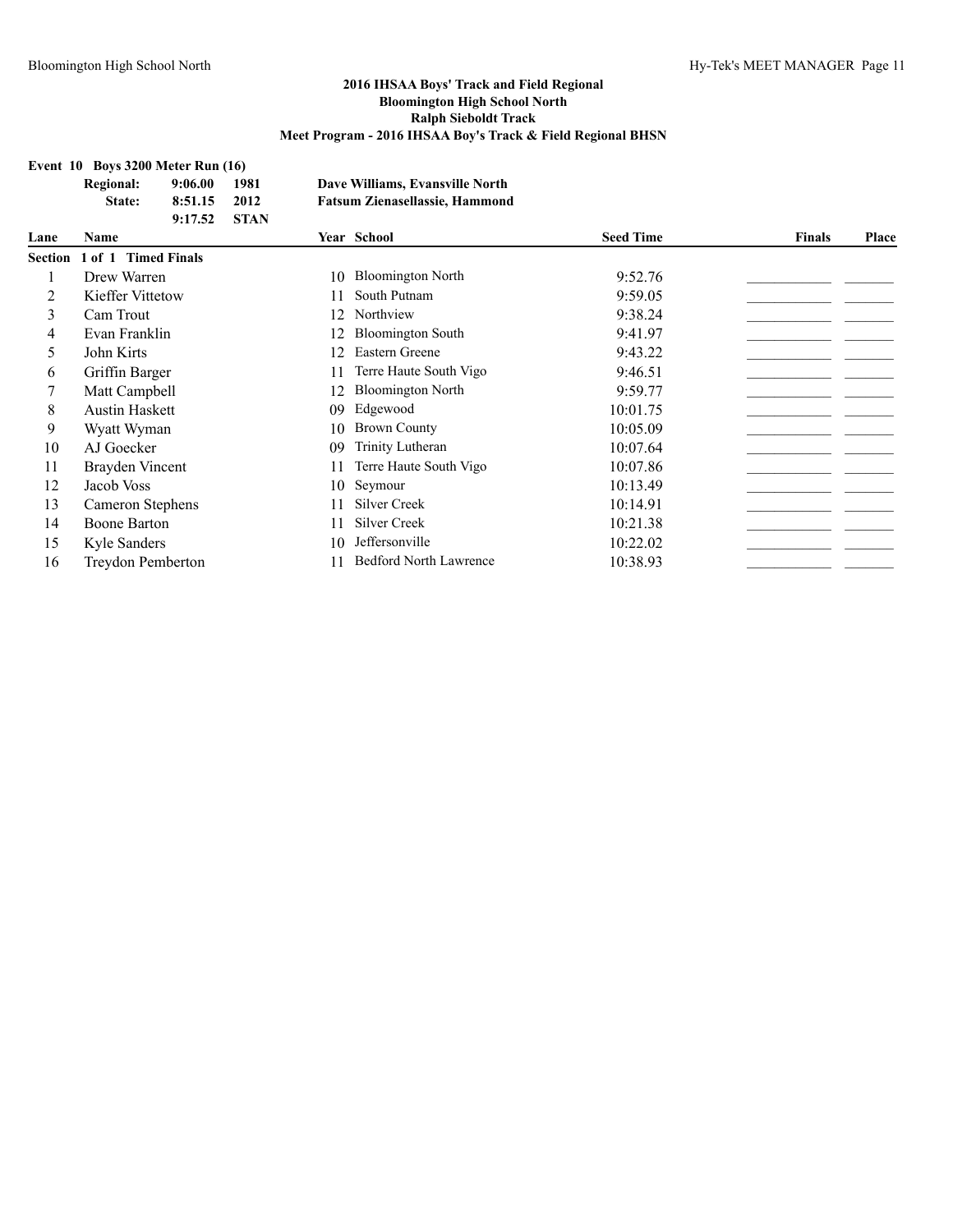|                | Event 11 Boys 4x400 Meter Relay (16) |         |             |                               |                                           |                       |               |       |
|----------------|--------------------------------------|---------|-------------|-------------------------------|-------------------------------------------|-----------------------|---------------|-------|
|                | <b>Regional:</b>                     | 3:20.28 | 1988        | <b>New Albany, New Albany</b> |                                           |                       |               |       |
|                | State:                               | 3:13.66 | 1980        |                               | <b>Gary West Side, Gary West Side</b>     |                       |               |       |
|                |                                      | 3:20.92 | <b>STAN</b> |                               |                                           |                       |               |       |
| Lane           | Team                                 |         |             | Relay                         |                                           | <b>Seed Time</b>      | <b>Finals</b> | Place |
| <b>Section</b> | 1 of 2 Timed Finals                  |         |             |                               |                                           |                       |               |       |
| 1              | Owen Valley                          |         |             |                               |                                           | 3:39.80               |               |       |
|                | 1) Caleb Summerlot 12                |         |             | 2) Daniel Burkett 10          | 3) Austin Elliott 11                      | 4) Casey Hancock 11   |               |       |
|                | 5) Chase LaCoursiere 10              |         |             | 6) Ethan Wade 12              | 7) Corbin Wrightsman 11                   |                       |               |       |
| $\overline{c}$ | <b>Brown County</b>                  |         |             |                               |                                           | 3:38.83               |               |       |
|                | 1) Cole Chudy 12                     |         |             | 2) Jackson McPheeters 09      | 3) Zion Bunge 12                          | 4) Austin Russell 12  |               |       |
|                | 5) Collin Hoskins 12                 |         |             | 6) Noah Seidle 11             | 7) Wyatt Wyman 10                         |                       |               |       |
| 3              | <b>Silver Creek</b>                  |         |             |                               |                                           | 3:38.48               |               |       |
|                | 1) Dalton Collins 12                 |         |             | 2) Jacob Graf 09              | 3) Kevin Rodriguez 11                     | 4) Aaron Stewart 11   |               |       |
|                | 5) Noah Jones 12                     |         |             | 6) Iseis Lukes 10             | 7) Spencer Copas 11                       | 8) Mathew Bottorff 11 |               |       |
| 4              | West Vigo                            |         |             |                               |                                           | 3:34.58               |               |       |
|                | 1) Andrew Beal 10                    |         |             | 2) Hunter Bowden 12           | 3) Jordan Favre 10                        | 4) Ethan Roach 10     |               |       |
|                | 5) Jarrett Scott 10                  |         |             | 6) Briar Sollars 10           | 7) David Voils 12                         | 8) Jacob Weir 12      |               |       |
| 5              | Jennings County                      |         |             |                               |                                           | 3:35.76               |               |       |
|                | 1) Konner Logan 12                   |         |             | 2) Adam Jackson 12            | 3) Matt Cornett 12                        | 4) Isaiah Ertel 10    |               |       |
|                | 5) Alex Hendrix 09                   |         |             | 6) Jonathan Kipper 09         | 7) Benton Hamann 10                       | 8) Brooks Wathen 09   |               |       |
| 6              | Jeffersonville                       |         |             |                               |                                           | 3:36.43               |               |       |
|                | 1) Nicholas Smigel 11                |         |             | 2) Nick Hammonds 10           | 3) Arthur Waldrop 12                      | 4) Tyrone Henry 12    |               |       |
|                | 5) Jacoby Haynes 10                  |         |             | 6) Noah Davis 09              | 7) Isaiah Blanton 12                      | 8) Benjamin Walter 10 |               |       |
| 7              | Southwestern (Hanover)               |         |             |                               |                                           | 3:39.01               |               |       |
|                | 1) Camden Chatham 12                 |         |             | 2) Josiah Lawson 12           | 3) Jake McGlasson 11                      | 4) Caleb Ream 09      |               |       |
|                | 5) Christian Shelton 10              |         |             | 6) Alex Webb 11               | 7) Bradley Winston 09                     |                       |               |       |
| 8              | Northview                            |         |             |                               |                                           | 3:40.93               |               |       |
|                | 1) Keaton Butts 09                   |         |             | 2) Quinton Hayes 12           | 3) Kody Smith 09<br>4) Marcus Duregger 12 |                       |               |       |
|                | 5) Jarett Combs 10                   |         |             | 6) Hunter Ragan 12            | 7) Taelur Evans 10                        | 8) Cam Trout 12       |               |       |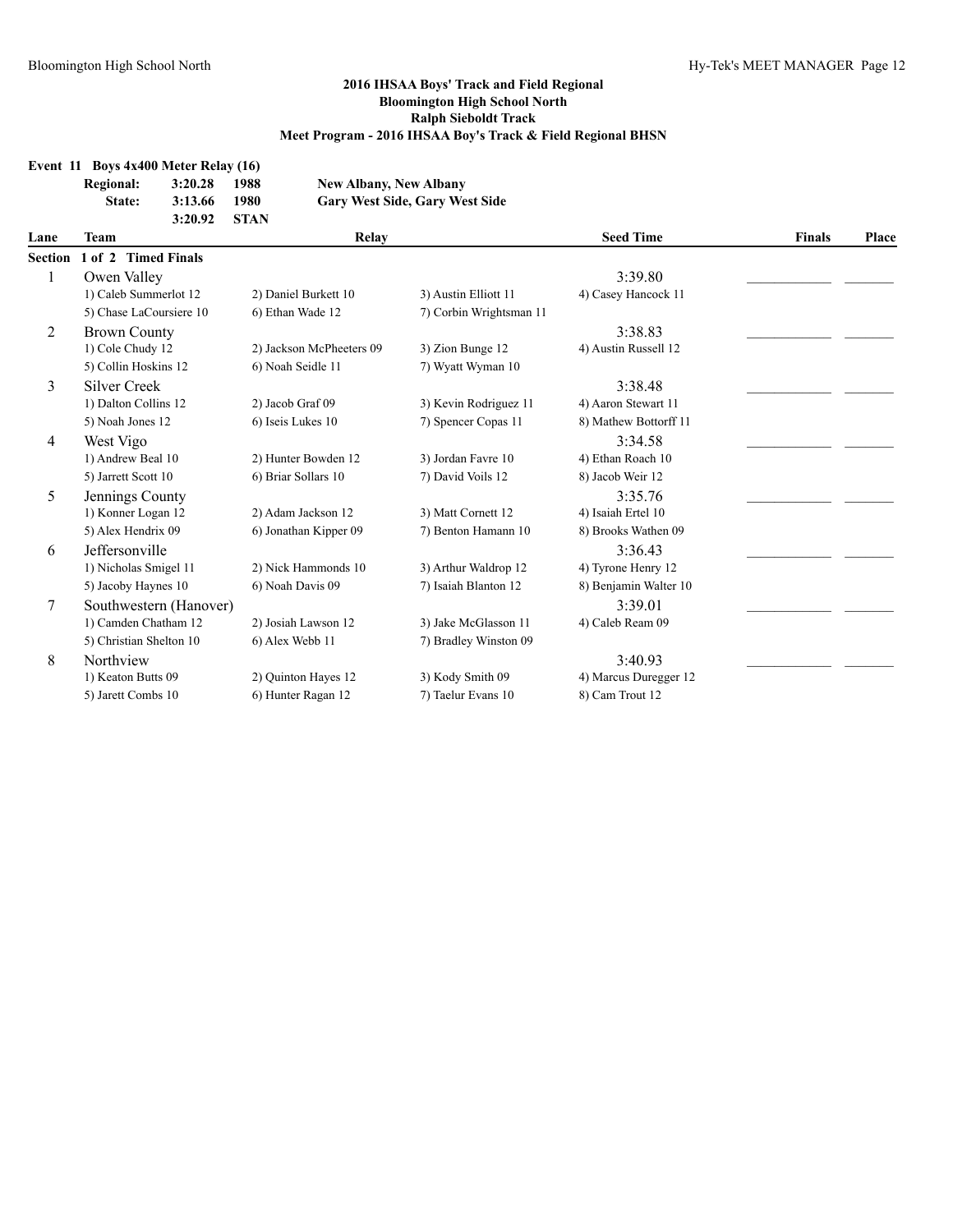### **Section 2 of 2 Timed Finals...(Event 11 Boys 4x400 Meter Relay (16))**

|   | Cloverdale                    |                        |                      | 3:33.87             |  |
|---|-------------------------------|------------------------|----------------------|---------------------|--|
|   | 1) Tyler Kaeff 10             | 2) Andrew Johnson 11   | 3) Ryan Heavener 11  | 4) Nick Blundell 12 |  |
|   | 5) Dean Monnett 12            | 6) Andrew Monnett 10   |                      |                     |  |
| 2 | Mitchell                      |                        |                      | 3:30.80             |  |
|   | 1) Trevor Marshek 12          | 2) Brayden Davis 11    | 3) Aidan Wheeler 12  | 4) Austin Parkes 12 |  |
|   | 5) James Courtright 12        | 6) Matthew Jenkins 10  |                      |                     |  |
| 3 | Terre Haute South Vigo        |                        |                      | 3:29.90             |  |
|   | 1) Harold Chambers 12         | 2) Thomas Haley 11     | 3) Ryan Hannaford 11 | 4) Carson Kline 10  |  |
|   | 5) Dylan Price 11             | 6) Alex Stadler 11     |                      |                     |  |
| 4 | <b>Bloomington North</b>      |                        |                      | 3:25.79             |  |
|   | 1) Jacob Fowler 11            | 2) Antonio Dallmann 10 | 3) Isaac Bentz 12    | 4) Bryce Frazier 12 |  |
|   | 5) Edgar De Santiago 12       | 6) Isaiah Farmer 12    | 7) Zach Harrison 12  | 8) Will Jones 11    |  |
| 5 | <b>Bedford North Lawrence</b> |                        |                      | 3:26.12             |  |
|   | 1) Garrett Flinn 12           | 2) Alex Adams 12       | 3) Isaac Kuehn 12    | 4) Micah Wagner 11  |  |
|   | 5) Nate Bartlett 10           | 6) Braden Weilbaker 10 |                      |                     |  |
| 6 | <b>Bloomington South</b>      |                        |                      | 3:26.61             |  |
|   | 1) Chris Davis 12             | 2) TaRell Perine 11    | 3) Kobe Sterner 10   | 4) Kaleb Buddee 11  |  |
|   | 5) Alec Graham 11             | 6) Sam Monson 11       | 7) Colin Deckard 12  | 8) JD Anderson 09   |  |
| 7 | Sullivan                      |                        |                      | 3:32.62             |  |
|   | 1) Dakota Caton 10            | 2) Luke Spurlock 12    | 3) Cody Walker 12    | 4) Eric Tomey 11    |  |
|   | 5) Daylan Curtis 09           |                        |                      |                     |  |
| 8 | Seymour                       |                        |                      | 3:34.39             |  |
|   | 1) Conner Lane 10             | 2) Evens Cribs 11      | 3) Luke Champ 09     | 4) Kem Forvil 12    |  |
|   | 5) Austin Hatfield 12         | 6) Gavin Blanton 11    | 7) Jackson Morris 11 | 8) Seth Ragon 11    |  |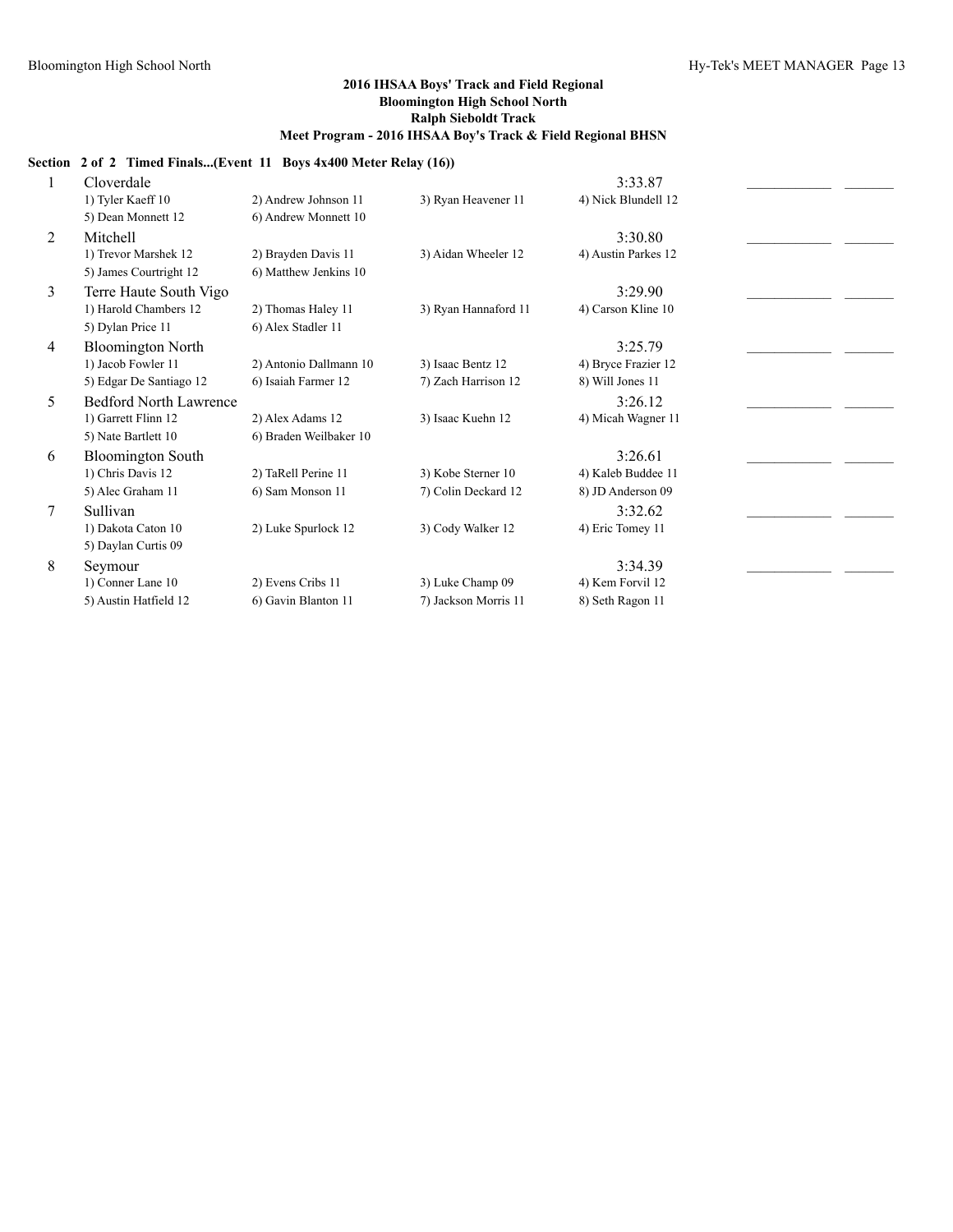| Event 12 Boys Long Jump (16) |  |  |  |  |
|------------------------------|--|--|--|--|
|                              |  |  |  |  |

| $100,0.10$ mg $0$ amp $(10)$ |           |        |                                |
|------------------------------|-----------|--------|--------------------------------|
| Regional:                    | $26 - 05$ | - 1991 | <b>Dylan Barnes, Boonville</b> |
|                              |           |        |                                |

**State: 24-07.75 1995 Frank Young, Kokomo 22-04.75 STAN**

| Pos | Name                 |    | Year School                 | <b>Seed Mark</b> | <b>Finals</b> | <b>Place</b> |
|-----|----------------------|----|-----------------------------|------------------|---------------|--------------|
|     | Flight 1 of 2 Finals |    |                             |                  |               |              |
|     | Sam Monson           |    | <b>Bloomington South</b>    | 20-00.25         |               |              |
| 2   | Wyatt Purkhiser      | 10 | Springs Valley              | 20-01.25         |               |              |
| 3   | Austin Hatfield      | 12 | Seymour                     | $20 - 02.00$     |               |              |
| 4   | Jaxton Smith         | 12 | Orleans                     | 20-02.25         |               |              |
| 5   | Devin Hughes         |    | Rock Creek Academy          | 20-05.00         |               |              |
| 6   | Adida Ikongshul      | 12 | Madison Consolidated        | 20-07.50         |               |              |
| 7   | Levi Melchert        | 12 | North Central (Farmersburg) | 20-09.50         |               |              |
| 8   | Gabe Stoll           |    | Madison Consolidated        | 21-01.00         |               |              |
|     | Flight 2 of 2 Finals |    |                             |                  |               |              |
|     | Evan Funkhouser      | 10 | Terre Haute North Vigo      | 19-02.75         |               |              |
| 2   | Kaisen Ames          | 11 | Paoli                       | 19-05.25         |               |              |
| 3   | <b>Tyler Meurer</b>  |    | Linton-Stockton             | 19-07.75         |               |              |
| 4   | Ethan Linton         | 12 | Northview                   | 19-10.00         |               |              |
| 5   | Jacob Janek          | 12 | Henryville                  | $19-10.00$       |               |              |
| 6   | Max Leininger        | 10 | <b>Bloomington South</b>    | 19-10.75         |               |              |
| 7   | Garon Gadau          | 10 | Springs Valley              | 19-11.75         |               |              |
| 8   | Brendan Lawler       |    | Charlestown                 | 20-00.00         |               |              |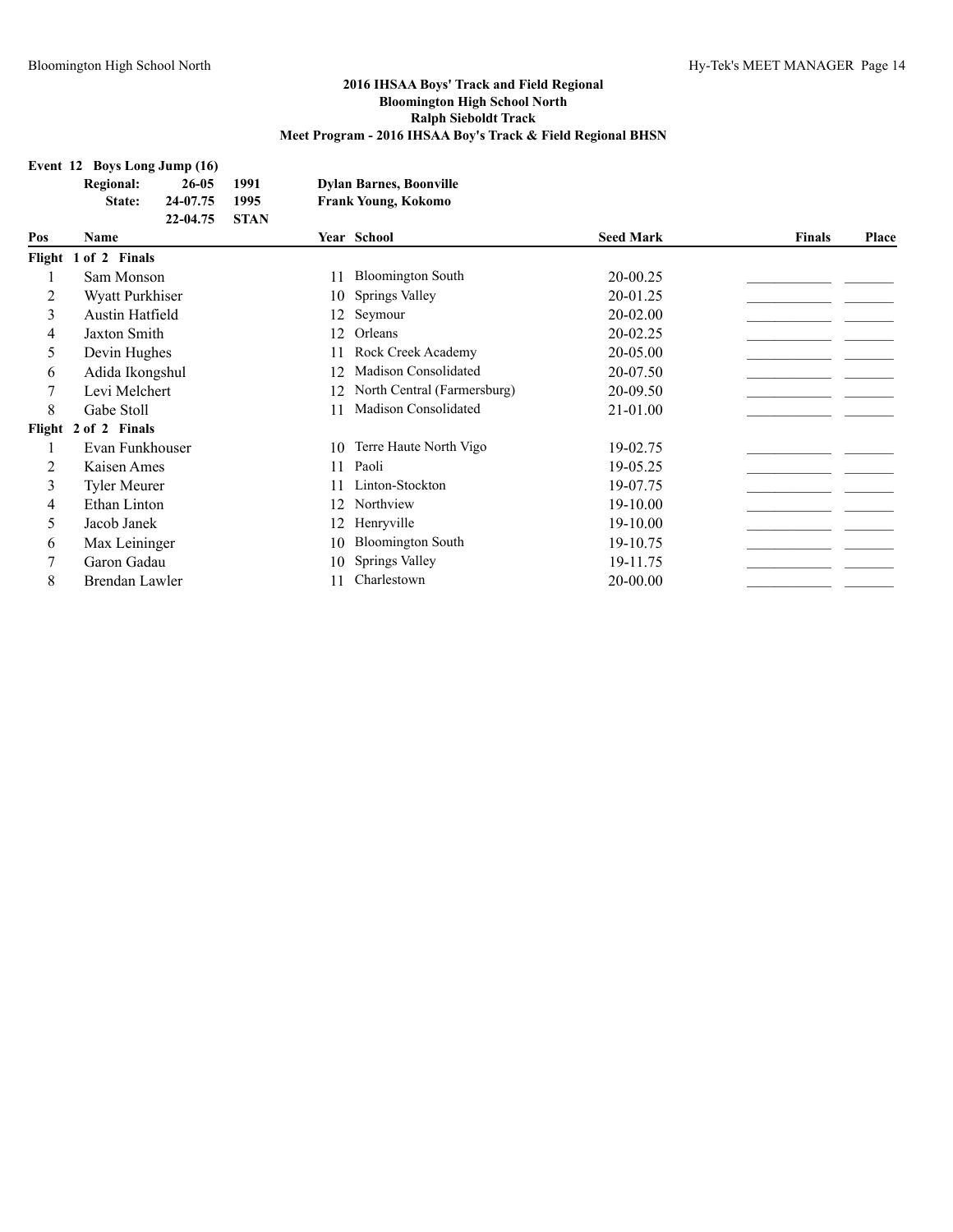#### **Event 13 Boys High Jump (22)**

| <b>Regional:</b> | 7-01    | 1980        | Ron Jones, Mt. Vernon           |
|------------------|---------|-------------|---------------------------------|
| <b>State:</b>    | 7-01.25 | 1977        | <b>Jeff Woodard, New Albany</b> |
|                  | 6-04.00 | <b>STAN</b> |                                 |

| Pos | <b>Name</b>            |    | Year School                 | <b>Seed Mark</b> |             | <b>Finals</b> | Place |
|-----|------------------------|----|-----------------------------|------------------|-------------|---------------|-------|
|     | Flight 1 of 1 Finals   |    |                             |                  |             |               |       |
|     | Mitchell Radcliff      | 10 | Paoli                       | 5-08.00          |             |               |       |
| 2   | Jacoby Haynes          | 10 | Jeffersonville              | 5-08.00          |             |               |       |
| 3   | Jordan Taylor          | 12 | Salem                       | 5-08.00          |             |               |       |
| 4   | Cameron West           | 11 | Shakamak                    | 5-08.00          |             |               |       |
| 5   | Andrew Shaw            | 12 | Charlestown                 | 5-08.00          |             |               |       |
| 6   | Lane Hawkins           | 09 | Bedford North Lawrence      | 5-08.00          |             |               |       |
|     | Charlie Dieterlen      | 11 | Henryville                  | 5-08.00          |             |               |       |
| 8   | Daniel Burkett         | 10 | Owen Valley                 | 5-08.00          |             |               |       |
| 9   | Christopher Jaeger     | 10 | Terre Haute South Vigo      | 5-08.00          |             |               |       |
| 10  | Noah Bise              | 10 | Edgewood                    | $5-10.00$        |             |               |       |
| 11  | Hunter Ragan           | 12 | Northview                   | $5-10.00$        |             |               |       |
| 12  | <b>Tate Guerrettaz</b> | 12 | Martinsville                | $5-10.00$        |             |               |       |
| 13  | Caleb Summerlot        | 12 | Owen Valley                 | $5-10.00$        |             |               |       |
| 14  | Sam Monson             | 11 | <b>Bloomington South</b>    | $5-10.00$        |             |               |       |
| 15  | Dustin Calhoun         | 11 | Scottsburg                  | $5-10.00$        |             |               |       |
| 16  | Adam Jackson           | 12 | Jennings County             | $6 - 00.00$      |             |               |       |
| 17  | Alex Brough            | 12 | Eastern Greene              | $6 - 00.00$      |             |               |       |
| 18  | Jaxton Smith           | 12 | Orleans                     | 6-01.00          |             |               |       |
| 19  | Seth Ragon             | 11 | Seymour                     | 6-01.00          |             |               |       |
| 20  | <b>Jt Matthews</b>     | 11 | Greencastle                 | $6 - 02.00$      |             |               |       |
| 21  | Neal Greene            | 12 | North Central (Farmersburg) | $6 - 04.00$      | <b>STAN</b> |               |       |
| 22  | Matthew Jenkins        | 10 | Mitchell                    | $6 - 06.50$      | <b>STAN</b> |               |       |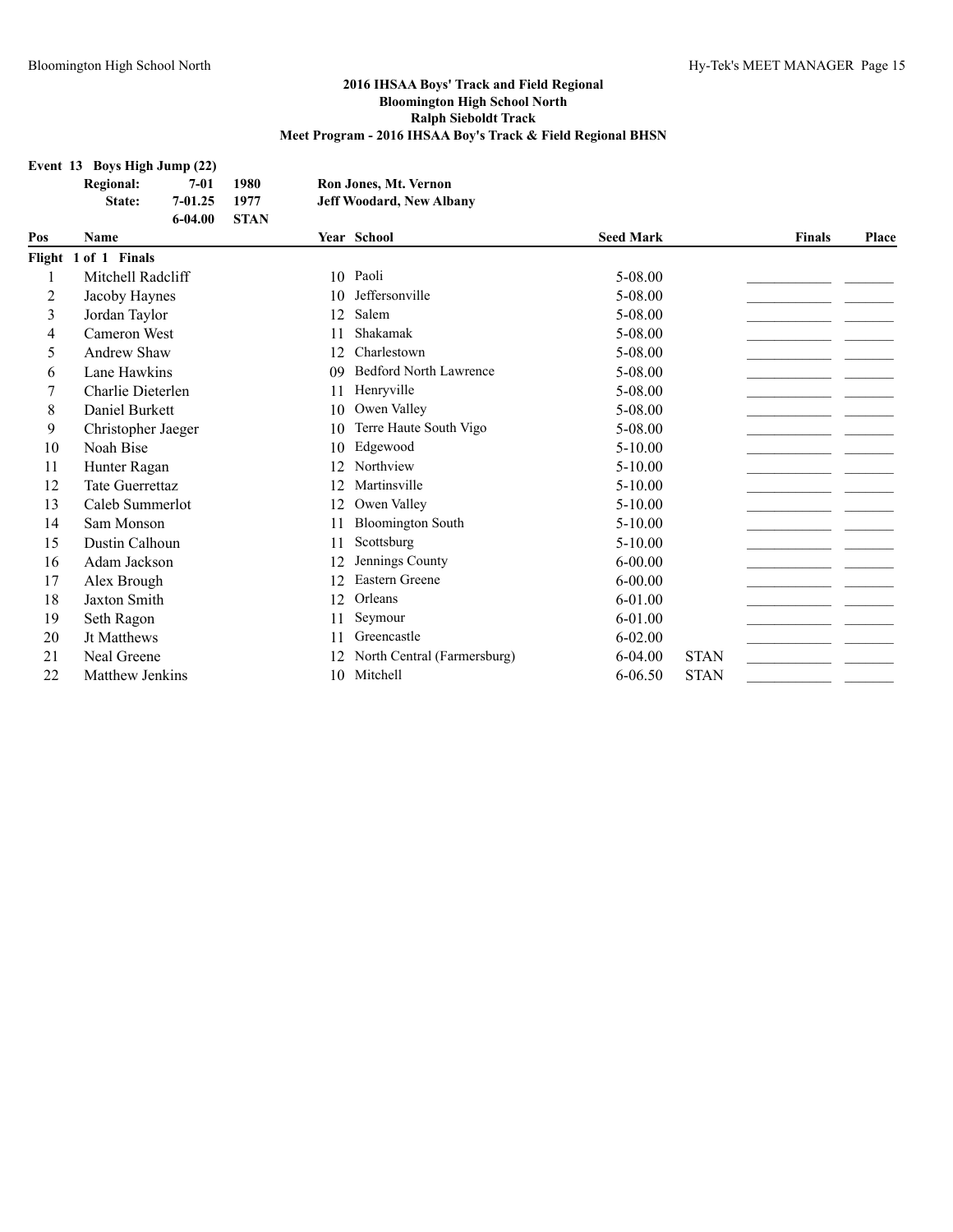#### **Event 14 Boys Discus Throw (16)**

|     | <b>Regional:</b><br>203-00 | 1996        |     | <b>Ben Jackson, Floyd Central</b>    |                  |             |               |       |
|-----|----------------------------|-------------|-----|--------------------------------------|------------------|-------------|---------------|-------|
|     | 217-01<br>State:           | 1993        |     | <b>John Schulte, Hanover Central</b> |                  |             |               |       |
|     | 158-04                     | <b>STAN</b> |     |                                      |                  |             |               |       |
| Pos | Name                       |             |     | Year School                          | <b>Seed Mark</b> |             | <b>Finals</b> | Place |
|     | Flight 1 of 2 Finals       |             |     |                                      |                  |             |               |       |
|     | Nick Richert               |             | 11  | Seymour                              | 120-08           |             |               |       |
| 2   | Jacob Bates                |             | 11  | Springs Valley                       | 130-08           |             |               |       |
| 3   | <b>Joe Masters</b>         |             | 12  | South Putnam                         | 131-06           |             |               |       |
| 4   | Drew Smith                 |             | 11  | South Vermillion                     | 133-05           |             |               |       |
| 5   | Angelo Cooper              |             | 10  | Terre Haute North Vigo               | 134-05           |             |               |       |
| 6   | Stephen Beaver             |             |     | Silver Creek                         | 139-00           |             |               |       |
| 7   | Caleb Wade                 |             | 12. | Owen Valley                          | 139-09           |             |               |       |
| 8   | Nathan Norris              |             | 12  | <b>Madison Consolidated</b>          | 140-09           |             |               |       |
|     | Flight 2 of 2 Finals       |             |     |                                      |                  |             |               |       |
|     | Kaleb Brewer               |             | 12  | <b>Bloomington North</b>             | 141-01           |             |               |       |
| 2   | Gaven Hill                 |             | 12  | Eastern Greene                       | 145-04           |             |               |       |
| 3   | Logan Crouch               |             | 11  | Silver Creek                         | 145-08           |             |               |       |
| 4   | Donald Mader               |             | 10  | Owen Valley                          | 147-00           |             |               |       |
| 5   | Jonathan Dodrill           |             | 10  | <b>Bloomington South</b>             | 148-04           |             |               |       |
| 6   | Logan Calvin               |             |     | <b>Bloomington North</b>             | 156-10           |             |               |       |
| 7   | Joseph Barnes              |             | 11  | <b>Brownstown Central</b>            | 157-08           |             |               |       |
| 8   | Will Hopkins               |             | 12  | <b>Bloomington South</b>             | 174-03           | <b>STAN</b> |               |       |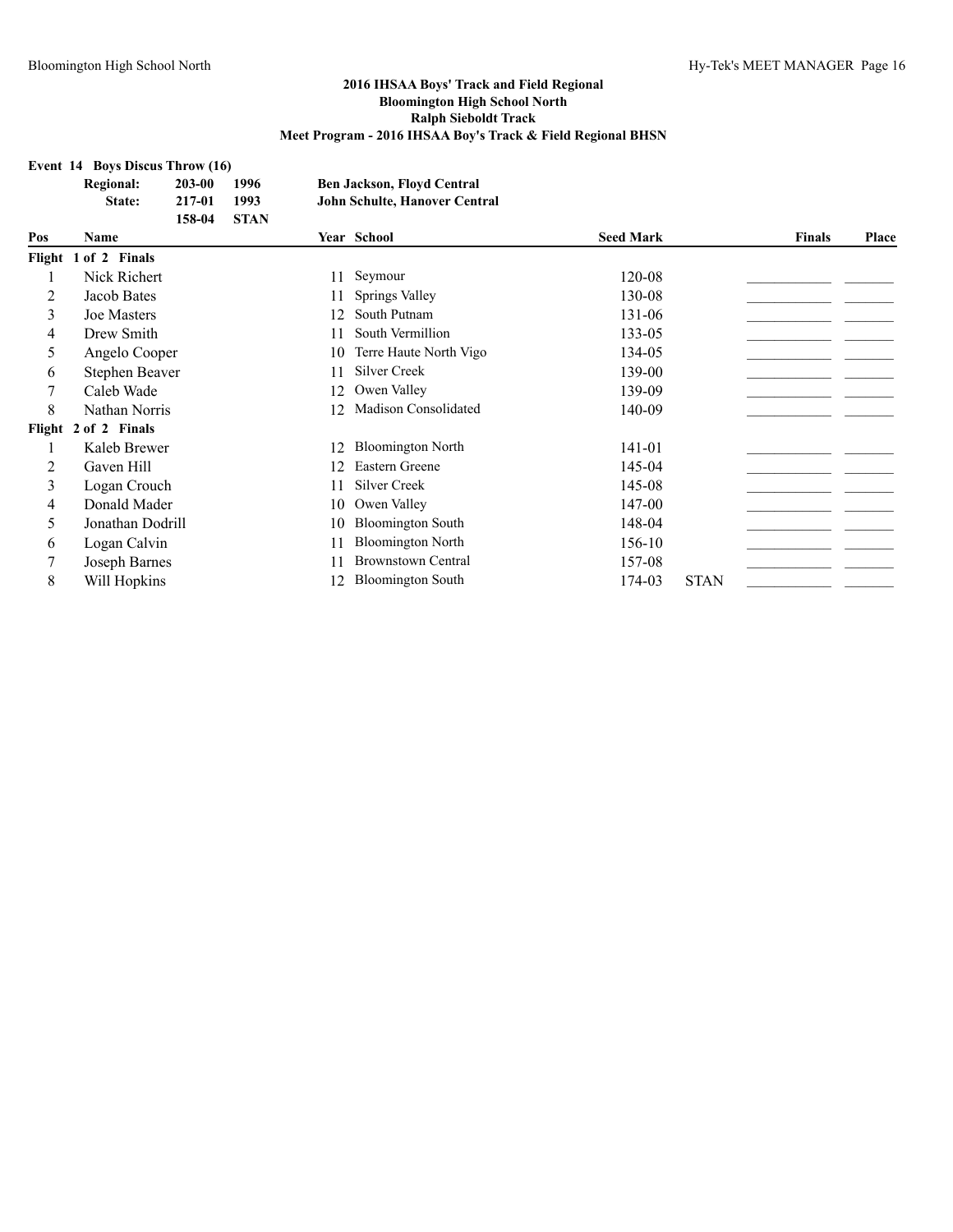| Event 15 Boys Shot Put (16) |  |  |  |
|-----------------------------|--|--|--|
|                             |  |  |  |

| Regional: | 63-01 2003 | <b>Corey Martin, Edgewood</b> |
|-----------|------------|-------------------------------|
|           |            |                               |

**State: 66-08.50 1997 Jeremy Allen, Pike**

|     | <b>STAN</b><br>54-10.00 |    |                           |                  |               |              |
|-----|-------------------------|----|---------------------------|------------------|---------------|--------------|
| Pos | Name                    |    | Year School               | <b>Seed Mark</b> | <b>Finals</b> | <b>Place</b> |
|     | Flight 1 of 2 Finals    |    |                           |                  |               |              |
|     | Jacob Bates             | 11 | Springs Valley            | 44-11.00         |               |              |
| 2   | <b>Brayden Patton</b>   | 12 | Edgewood                  | 45-10.25         |               |              |
| 3   | Stephen Beaver          | 11 | Silver Creek              | 46-06.50         |               |              |
| 4   | <b>Joe Masters</b>      | 12 | South Putnam              | 46-08.00         |               |              |
| 5   | Clay Wilkerson          | 12 | <b>Brownstown Central</b> | $46 - 10.50$     |               |              |
| 6   | Evan Funkhouser         | 10 | Terre Haute North Vigo    | 47-04.00         |               |              |
|     | Luke Finchum            | 11 | Charlestown               | 47-10.00         |               |              |
| 8   | <b>Brandon Peck</b>     | 11 | Terre Haute South Vigo    | 48-10.00         |               |              |
|     | Flight 2 of 2 Finals    |    |                           |                  |               |              |
|     | Dayna Overton           | 11 | Jeffersonville            | 49-02.50         |               |              |
| 2   | Drake Worrell           | 12 | Terre Haute South Vigo    | 50-02.00         |               |              |
| 3   | Joseph Barnes           | 11 | <b>Brownstown Central</b> | 51-07.75         |               |              |
| 4   | Gaven Hill              | 12 | Eastern Greene            | 51-07.75         |               |              |
| 5   | Christopher Hettinger   | 12 | Terre Haute North Vigo    | 52-05.00         |               |              |
| 6   | Kaleb Brewer            | 12 | <b>Bloomington North</b>  | 52-10.25         |               |              |
| 7   | Will Hopkins            | 12 | <b>Bloomington South</b>  | 53-07.00         |               |              |
| 8   | Logan Calvin            |    | <b>Bloomington North</b>  | 53-11.50         |               |              |